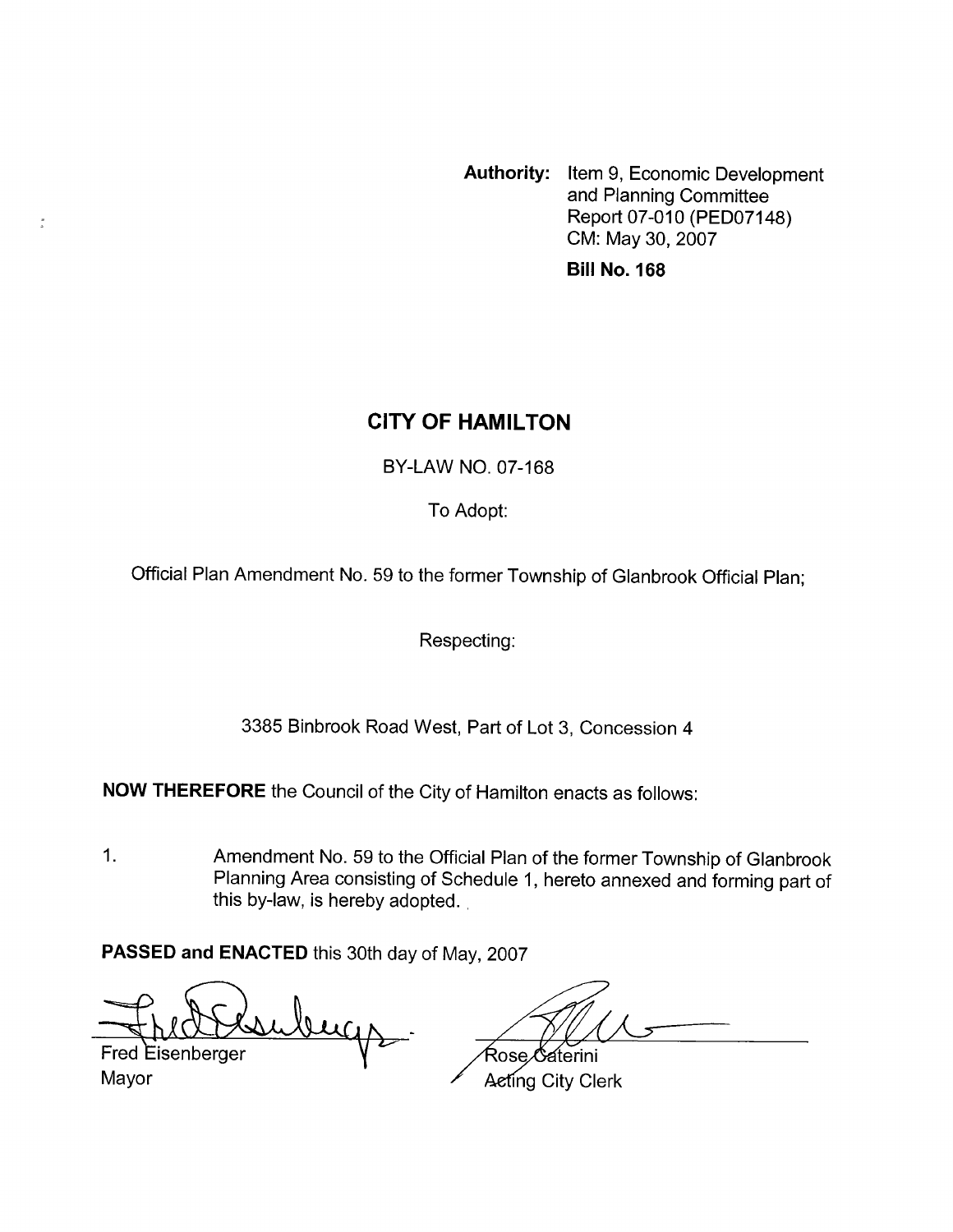# **Amendment No. 59**

### **to the**

## **Official Plan for the former Township of Glanbrook**

The following text together with Schedule "B"-Binbrook Village Secondary Plan, attached hereto, constitute Official Plan Amendment No. 59 to the Official Plan of the former Township *of* Glanbrook.

#### **Purpose**

The purpose of the Amendment is to repeal and replace a portion of Schedule "B" - Binbrook Village Secondary Plan - with a revised Schedule "B" to reflect minor designation changes and road realignments for lands located on Part of Lot 3, Concession 4, known municipally as 3385 Binbrook Road West, and to create a site specific area policy to permit an increase in the density of the development, and to permit commercial uses on the ground floor of lands designated High Density Residential.

#### Location

The lands affected by this Amendment are part of Lot 3, Concession 4, and are known municipally as 3385 Binbrook Road West, having a lot area of 33.26 hectares (82.19 acres), within the Binbrook Village Secondary Plan area.

### **Basis**

The basis for the Amendment is as follows:

- The proposed residential redesignations will allow for a variety and mix of housing types that will cater to a variety of housing needs. This is consistent with and compatible with the general intent and the residential development objectives for the Binbrook Village Secondary Plan.
- The form and scale for the proposed development is consistent with the residential policies for the Binbrook Village Secondary Plan.
- The revision of the road pattern in the subject lands will not result in any negative impact on the neighbourhood design or the planned and existing flow of traffic.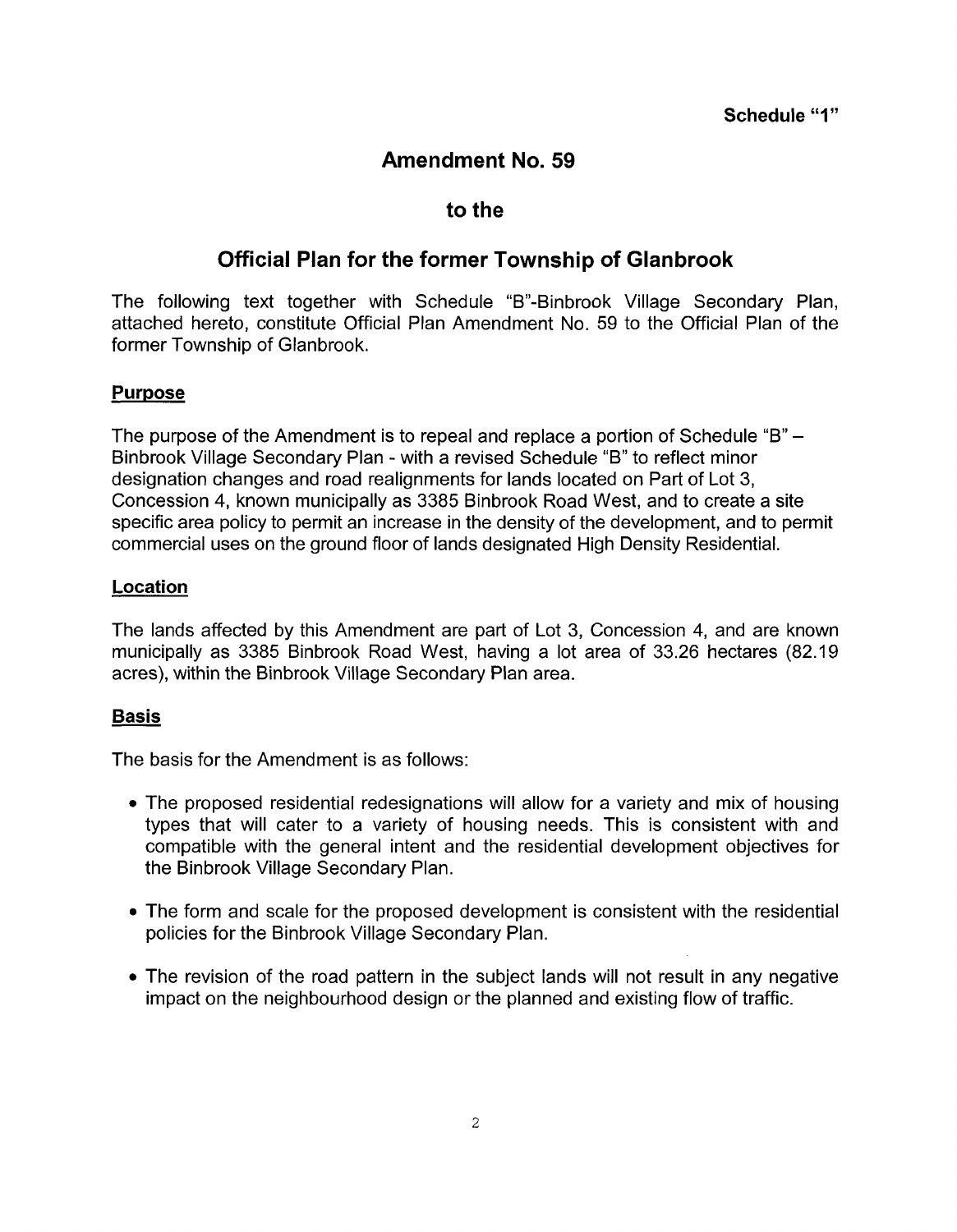#### **Actual Changes**

#### *MAPPING*

- 1) Schedule "A", Land Use Plan, shall be revised by identifying the subject lands as subject to OPA No. 59 as shown on Schedule "A" attached to this Amendment.
- 2) A portion of Schedule "B" Binbrook Village Secondary Plan shall be repealed and replaced with a revised portion of Schedule "B" - Binbrook Village Secondary Plan, as shown on Schedule "B" attached to this Amendment.

#### *TEXT*

- 3) That policy B.2.2.6 be added to the Binbrook Village Secondary Plan as follows:
	- "B.2.2.6 Notwithstanding Sections B.2.2.3.3.2.1 (b), B.2.2.3.3.2.2( b), and B.2.2.3.3.2.3 (b), of the Binbrook Village Secondary Plan, for the lands known municipally as 3385 Binbrook Road, part of Lot 3, Concession **4,** with an area of 33.26 hectares (82.19 acres) the following shall apply:
		- a) The density range of development in the Low Density Residential designation shall be 25 to 31 units per net residential hectare *(approximately 10 to I2 units per net acre);* and,
		- b) The density range of development in the Medium Density Residential designation shall be 31 to 71 units per net residential hectare *(approximately 12 to 28 units per net acre);* and,
		- c) The density range of development in the High Density Residential designation shall be 71 to 150 units per net residential hectare *(approximately* 28 *to 60 units per net acre);* and,
		- d) In addition to the policies of Section B.2.2.3.3.2.3, High Density Residential, for the portion of the lands located on the south west corner of Binbrook Road and the second north south collector road east of Fletcher Road, designated High Density Residential on Schedule "B", with an area of 0.93 hectares (2.30 acres), ground floor related commercial uses shall be also permitted, in accordance with Sections B.2.2.3.7.2, General Commercial, and any other provisions of this Plan."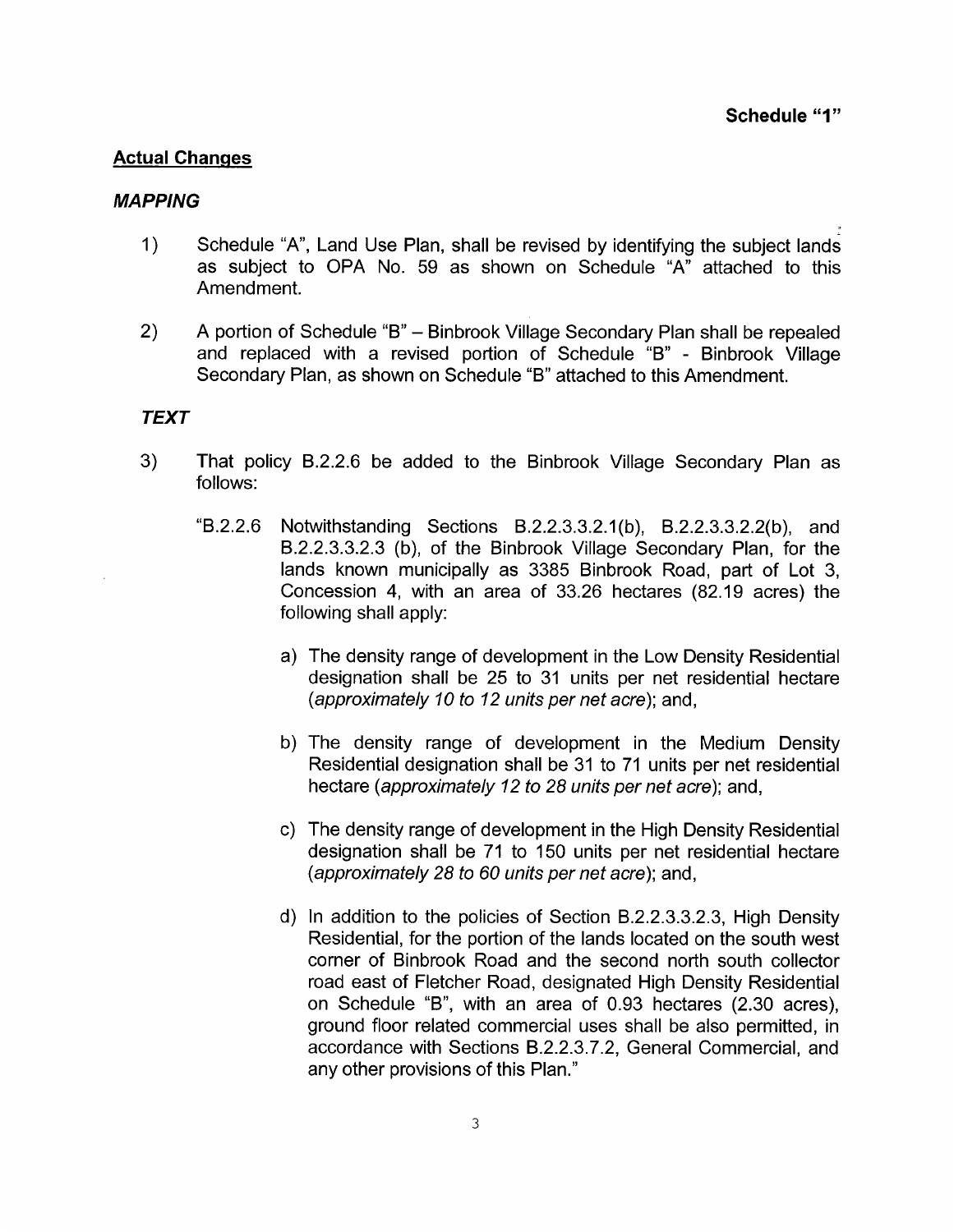### **Implementation**

An implementing Zoning By-Law Amendment and Draft Plan of Subdivision will give effect to the intended use on the subject lands.

This is Schedule "1" to By-law No. 07-168 passed on the 30th day of May, 2007.

**The** 

**City of Hamilton** 

Mayor

City **Clerk**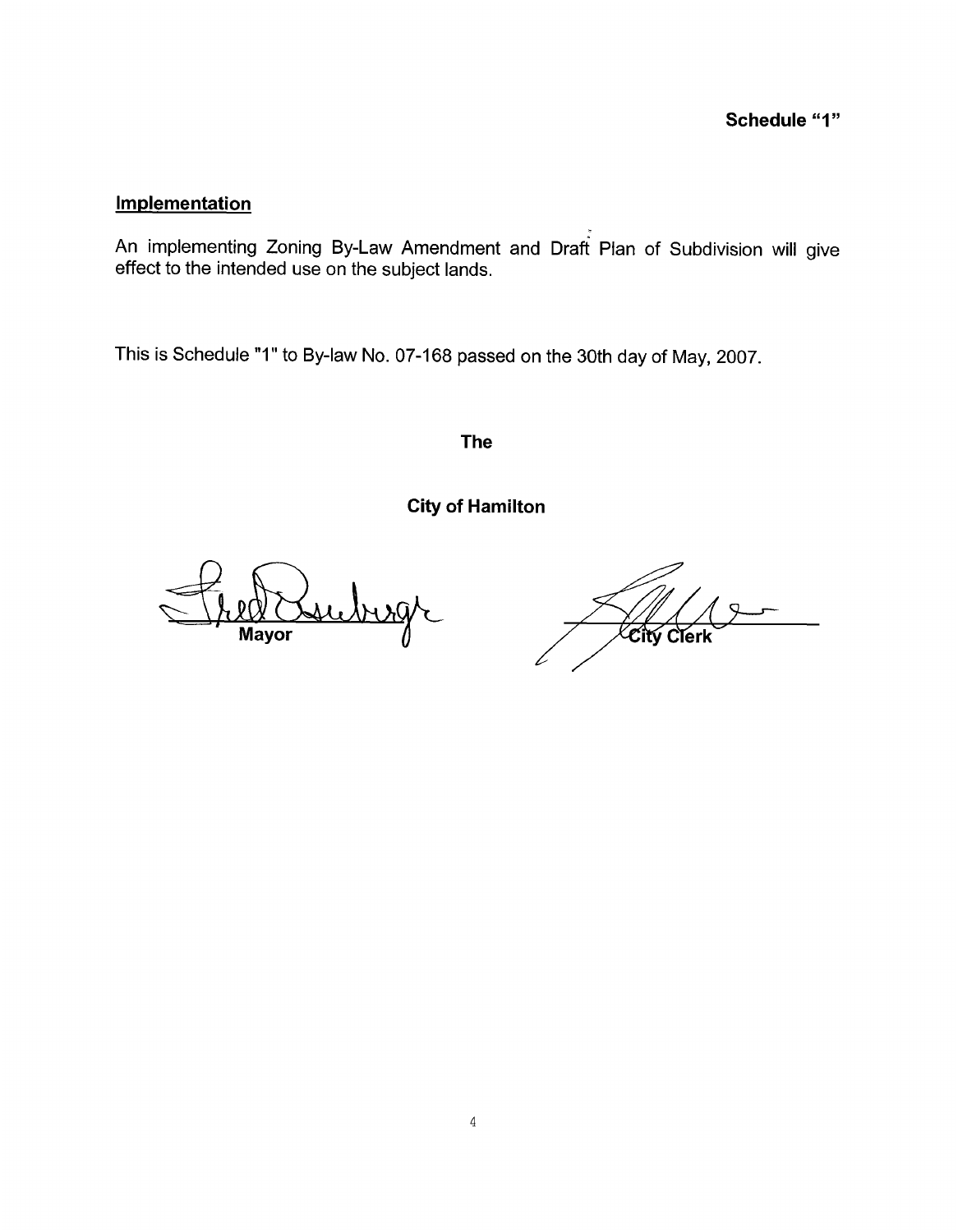